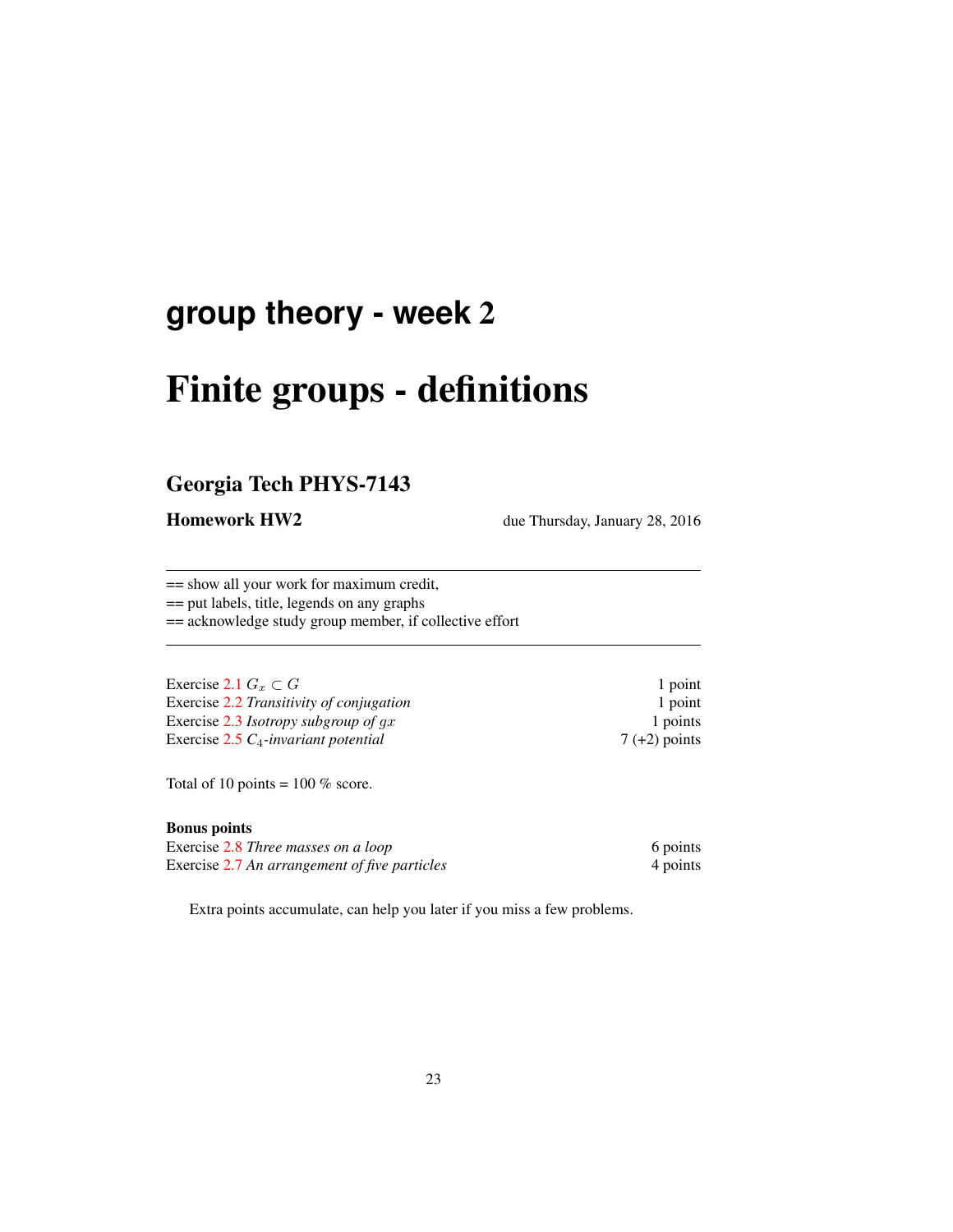## 2016-01-19 Boris Lecture 3 Don't know group theory

Today's blackboard derivation of normal-modes of the ring of  $N$  asymmetric pairs of oscillators is taken from Gutkin [lecture notes](http://birdtracks.eu/courses/PHYS-7143-16/groups.pdf) example 5.1  $C_n$  *symmetry*. The corresponding projection operators (1.29) are worked out here, in example 2.4.

## 2016-01-21 Predrag Lecture 4 Finite groups

Groups, permutations, rearrangement theorem, subgroups, cosets, all exemplified by the  $S_3 = C_{3v} = D_3$  symmetries of an equilateral triangle. This lecture follows closely Chapter 1 *Basic Mathematical Background: Introduction* of Dresselhaus *et al.* textbook [1] ( [click here,](http://chaosbook.org/library/Dresselhaus07.pdf) ask for password if you have forgotten it). This book (or Tinkham [3]) is good on discrete and space groups, but perhaps not so good on continuous groups. The MIT course 6.734 [online](http://stuff.mit.edu/afs/athena/course/6/6.734j/www/group-full02.pdf) [version](http://stuff.mit.edu/afs/athena/course/6/6.734j/www/group-full02.pdf) contains much of the same material.

If instead, bedside crocheting is your thing, [click here.](http://www.theiff.org/oexhibits/oe1e.html)

## 2.1 Using group theory without knowing any

It's a matter of no small pride for a card-carrying dirt physics theorist to claim [full and](https://www.youtube.com/embed/CvuoY_yPZeM) [total ignorance](https://www.youtube.com/embed/CvuoY_yPZeM) of group theory (read sect. A.6 *Gruppenpest* of ref. [2]). So what we will do first is work out a few examples of physical applications of group theory that you already know without knowing that you have been using "Group Theory."

#### **Example** 2.1. *Reflection and discrete rotation symmetries:*

*(a) Reflection symmetry*  $V(x) = PV(x) = V(-x)$ :

$$
\left(-\frac{\hbar^2}{2m}\frac{\partial^2}{\partial x^2} + V(x)\right)\psi(x) = E_n\psi(x).
$$
\n(2.1)

*If*  $\psi(x)$  *is solution then*  $P\psi(x)$  *is also solution. From this and non-degeneracy of the spectrum follows that either*  $P \psi(x) = \psi(x)$  *or*  $P \psi(x) = -\psi(x)$ *. The first case corresponds to symmetric functions while the second one to antisymmetric one. Thus the whole spectrum can be decomposed in accordance to symmetry group.*

(b) Rotation symmetry  $V(x) = gV(x)$ ,  $G = \{e, g, g^2\}$ : By the same argument we *have three possibilities:*

$$
g\psi(x) = \psi(x);
$$
  $g\psi(x) = e^{i2\pi/3}\psi(x);$   $g\psi(x) = e^{-i2\pi/3}\psi(x).$ 

*In addition, by the time reversal symmetry if*  $\psi(x)$  *is solution then*  $\psi^*(x)$  *is solution with the same eigenvalue as well. From this follows that the spectrum must be degenerate. The spectrum can be split into real eigenfunctions*  $\{\psi_1(x)\}\$  *invariant under rotations and degenerate pairs of real eigenfunctions:*

$$
\psi_2(x) = \psi(x) + \psi^*(x); \psi_3(x) = i(\psi(x) - \psi^*(x)), \text{ where } g\psi(x) = e^{i2\pi/3}\psi(x).
$$

*(B. Gutkin)*

PHYS-7143-16 week2 2016-02-20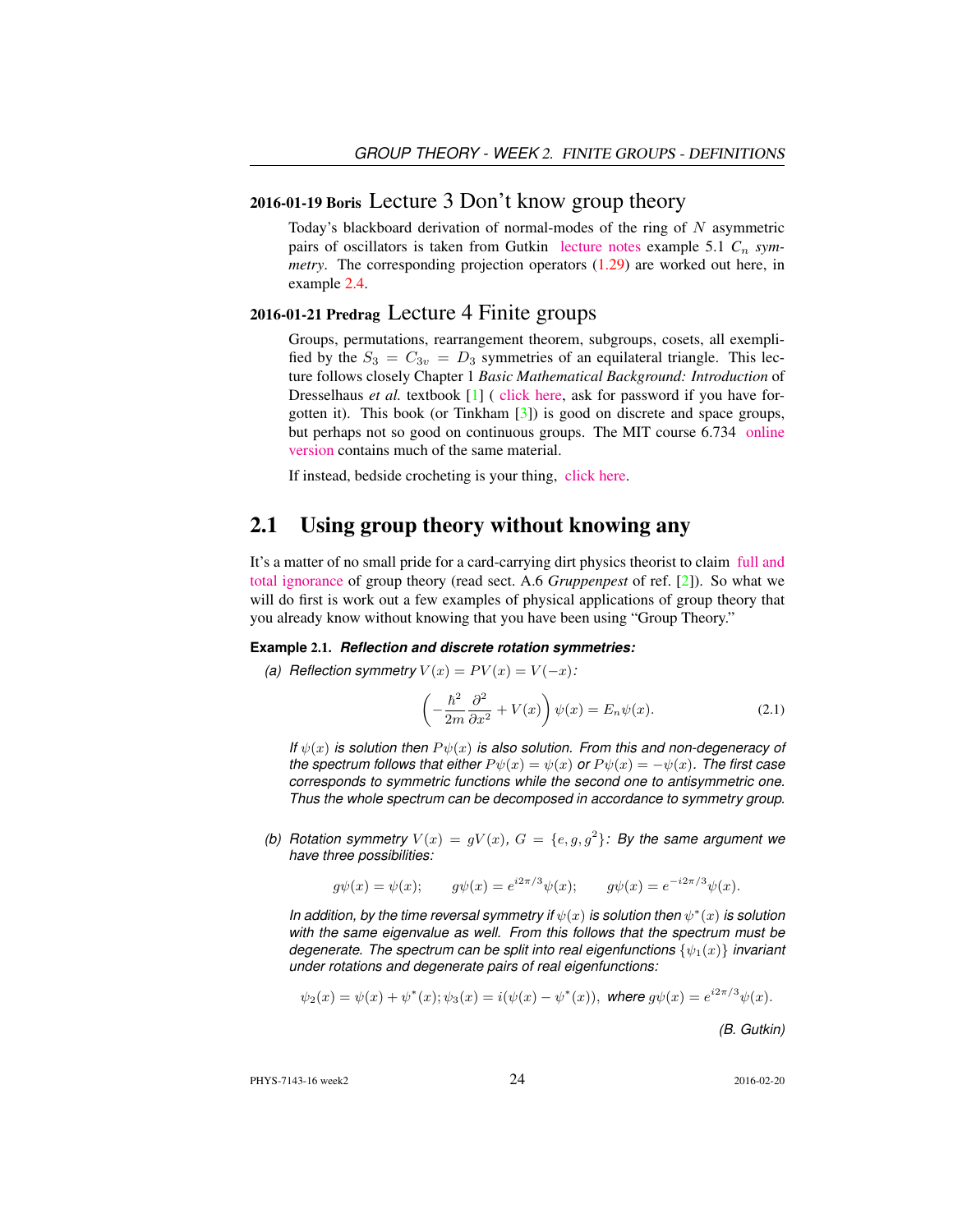

Figure 2.1: (left) A reflection-symmetric double-well potential. (right) A 3rd-circle rotation-symmetric plane billiard.

#### **Example** 2.2. *Discrete symmetries in physics:*

- *Point groups i.e., subgroups of* O(3)*.*
- *Point groups + discrete translations e.g., symmetry groups of crystals.*
- *Permutation groups*

$$
S\Psi(x_1,x_2,\ldots x_n)=\Psi(x_2,x_1,\ldots x_n).
$$

• *Boson wave functions are symmetric while fermion wave functions are anti-symmetric under exchange of variables.*

*(B. Gutkin)*

(An extract from Gutkin [lecture notes\)](http://birdtracks.eu/courses/PHYS-7143-16/groups.pdf): Point groups are finite subgroups of  $O(3)$ . We consider first finite subgroups  $G$  of  $SO(3)$  and then add special transformations.

1) Let  $H_A$  be a subgroup of a discrete group G which leaves invariant a point (pole) A on the unit sphere.  $H_A \cong Z_{n_A}$ , where  $n_A$  is the order of  $H_A$ . Consider the decomposition of  $G$ ,  $|G| = N$  into cosets:

$$
G = \{g_1 \cdot H_A, g_n \cdot H_A, \dots g_{m_A} \cdot H_A\}, \qquad m_A n_A = N. \tag{2.2}
$$

each coset  $g_i \cdot H_A$  transfers the point  $A = A_1$  to some another point  $A_i \neq A$  which is the same for all elements of the coset. Different cosets generate different points. The set  $\{A_1, A_2, \ldots A_{m_A}\}$  is called **star** of A. If we start from another point  $A_i$  of the star we produce the same star. The transformations leaving  $A_i$  invariant have the form  $g_i H_A g_i^{-1}$ , and together they form a subgroup of G isomorphic to  $H_A$ .

**Example** 2.3. *Star system of a tetrahedron: The point group* T *of a tetrahedron has* 4 *axes of symmetries of 3rd order and* 3 *axes of 2nd order, see figure 2.2 (b). The corresponding star system is therefore:*

$$
A = (A_1, A_2, A_3, A_4), [n_A = 3, m_A = 4]
$$
  
\n
$$
B = (B_1, B_2, B_3, B_4), [n_B = 3, m_B = 4]
$$
  
\n
$$
C = (C_1, C_2, C_3, C_4, C_5, C_6), [n_C = 2, m_C = 6]
$$

2016-02-20 25 PHYS-7143-16 week2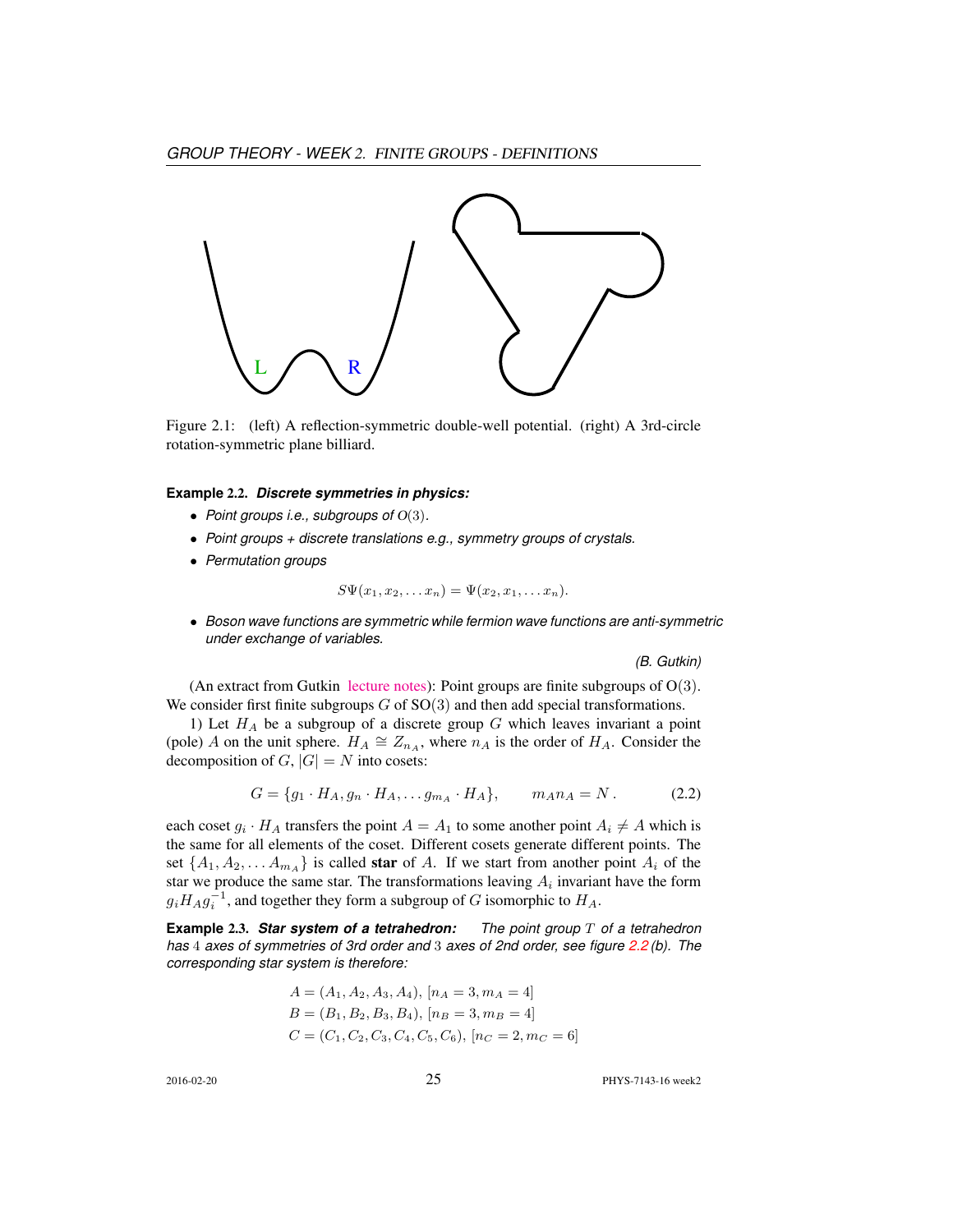

Figure 2.2: (a) Star of a point A. (b) Star system of the tetrahedron group.

#### **Example** 2.4. *Projection operators for cyclic group*  $C_N$ *.*

*Consider a cyclic group*  $C_N = \{e, g, g^2, \cdots g^{N-1}\}$ , and let  $M = D(g)$  be a  $[2N \times$ 2N] *representation of the one-step shift* g. If  $[V, M] = 0$ ,  $P_n$  are the same for the *interaction potential* V *, and for the one-step shift matrix* M*. In the projection operator formulation (1.29), the* N *distinct eigenvalues of M, the N th roots of unity*  $\lambda_n = \lambda^n$ , λ = exp(i 2π/N)*, split the* 2N*-dimensional space into* N *invariant subspaces by means of projection operators*

$$
P_n = \prod_{m \neq n} \frac{M - \lambda_m I}{\lambda_n - \lambda_m} = \prod_{m=1}^{N-1} \frac{\lambda^{-n} M - \lambda^m I}{1 - \lambda^m}.
$$
 (2.3)

*Using*

$$
(x - \lambda)(x - \lambda^2) \cdots (x - \lambda^{N-1}) = 1 + x + \cdots + x^{N-1} = \frac{1 - x^N}{1 - x}
$$

*we obtain the projection operator in form of a discrete Fourier sum (rather than the product (1.29)),*

$$
P_n = \frac{1}{N} \sum_{m=0}^{N-1} e^{i \frac{2\pi}{N} mn} M^m.
$$

*As we'll teach you next, this is the simplest example of the general group theory machinery,*

$$
P_n = \frac{1}{|G|} \sum_{g \in G} \bar{\chi}(g) D(g) .
$$

*(B. Gutkin)*

,

## References

- [1] M. S. Dresselhaus, G. Dresselhaus, and A. Jorio, *[Group Theory: Application to](http://dx.doi.org/10.1007/978-3-540-32899-5) [the Physics of Condensed Matter](http://dx.doi.org/10.1007/978-3-540-32899-5)* (Springer, New York, 2007).
- [2] R. Mainieri and P. Cvitanović, in *[Chaos: Classical and Quantum](http://ChaosBook.org/paper.shtml#appendHist)* (Niels Bohr Inst., Copenhagen, 2016) Chap. A brief history of chaos.
- [3] M. Tinkham, *[Group Theory and Quantum Mechanics](http://books.google.com/books?vid=ISBN9780486131665)* (Dover, New York, 2003).

PHYS-7143-16 week2 2016-02-20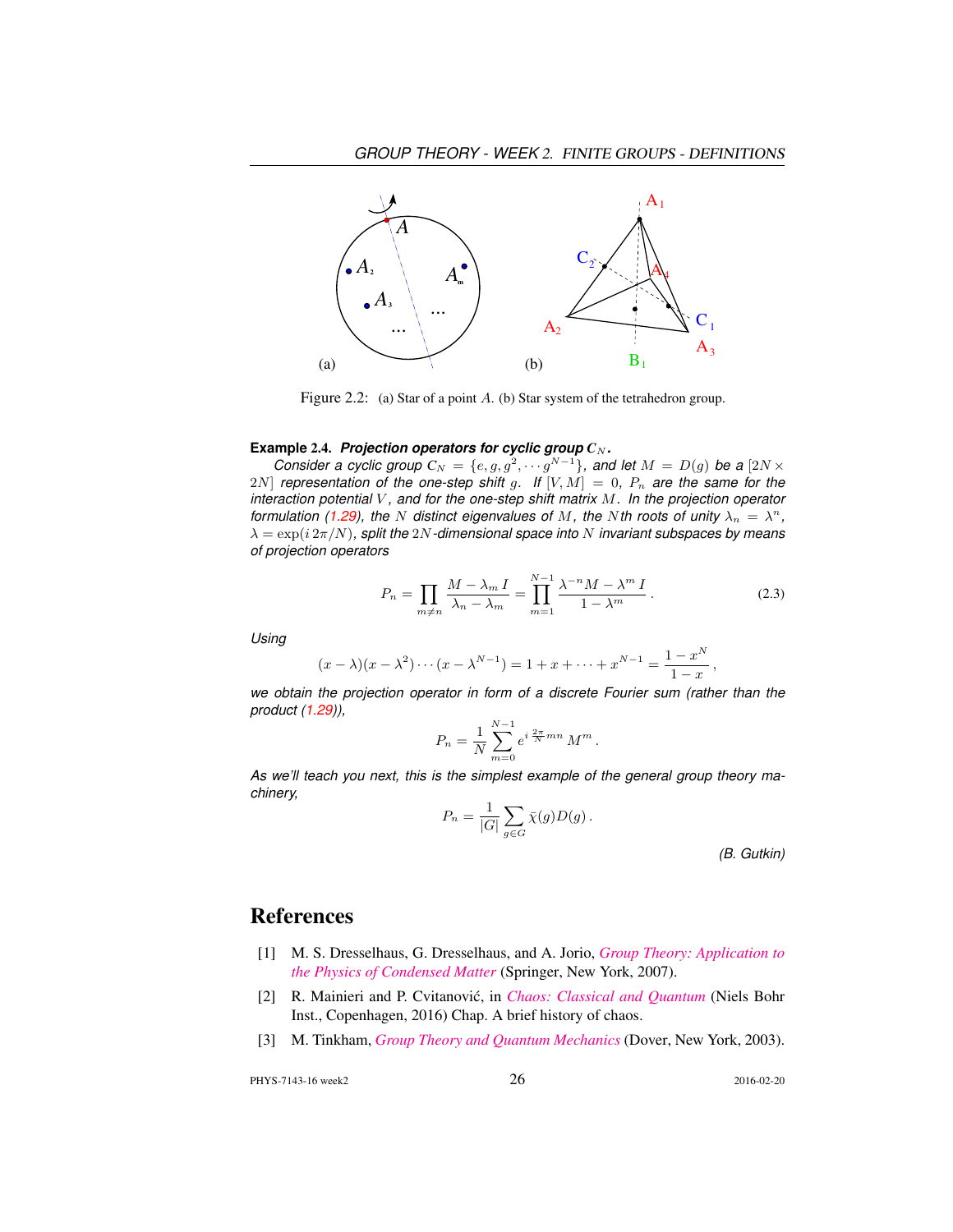## **Exercises**

2.1.  $G_x \subset G$ . The maximal set of group actions which maps a state space point x into itself,

$$
G_x = \{ g \in G : gx = x \},\tag{2.4}
$$

is called the *isotropy group* (or *stability subgroup* or *little group*) of x. Prove that the set  $G_x$  as defined in (2.4) is a subgroup of  $G$ .

- 2.2. Transitivity of conjugation. Assume that  $g_1, g_2, g_3 \in G$  and both  $g_1$  and  $g_2$  are conjugate to  $g_3$ . Prove that  $g_1$  is conjugate to  $g_2$ .
- 2.3. **Isotropy subgroup of gx.** Prove that for  $g \in G$ , x and gx have conjugate isotropy subgroups:

$$
G_{gx} = g G_x g^{-1}
$$

2.4. **D<sub>3</sub>: symmetries of an equilateral triangle.** Consider group  $D_3 \cong C_{3v}$ , the symmetry group of an equilateral triangle:



- (a) List the group elements and the corresponding geometric operations
- (b) Find the subgroups of the group  $D_3$ .
- (c) Find the classes of  $D_3$  and the number of elements in them, guided by the geometric interpretation of group elements. Verify your answer using the definition of a class.
- (d) List the conjugacy classes of subgroups of  $D_3$ . (continued as exercise 4.1)
- 2.5.  $C_4$ -invariant potential. Consider the Schrödinger equation for a particle moving in a two-dimensional bounding potential  $V$ , such that the spectrum is discrete. Assume that  $V$ is C<sub>N</sub>-invariant, i.e., V remains invariant under the rotation R by the angle  $2\pi/N$ . It was explained in the lecture, that for  $N = 3$  case, figure 2.3 (a), the spectrum of the system can be split into two sectors:  ${E_n^0}$  non-degenerate levels corresponding to symmetric eigenfunctions  $\phi_n(Rx) = \phi_n(x)$  and doubly degenerate levels  $\{E_n^{\pm}\}\$  corresponding to non-symmetric eigenfunctions  $\phi_n(Rx) = e^{\pm 2\pi i/3} \phi_n(x)$ .
	- **Q** 1 What is the spectral structure in the case of  $N = 4$ , figure 2.3 (b)? How many sectors appear and what are their degeneracies?
	- $Q$  2 What is the spectral structure for general  $N$ ?
	- Q 3 A constant magnetic field normal to the 2D plane is added to V. How will it affect the spectral structure?
	- Q 4 (bonus question) Figure out the spectral structure if the symmetry group of potential is  $D_3$  (also includes 3 reflections), figure  $2.3$  (c).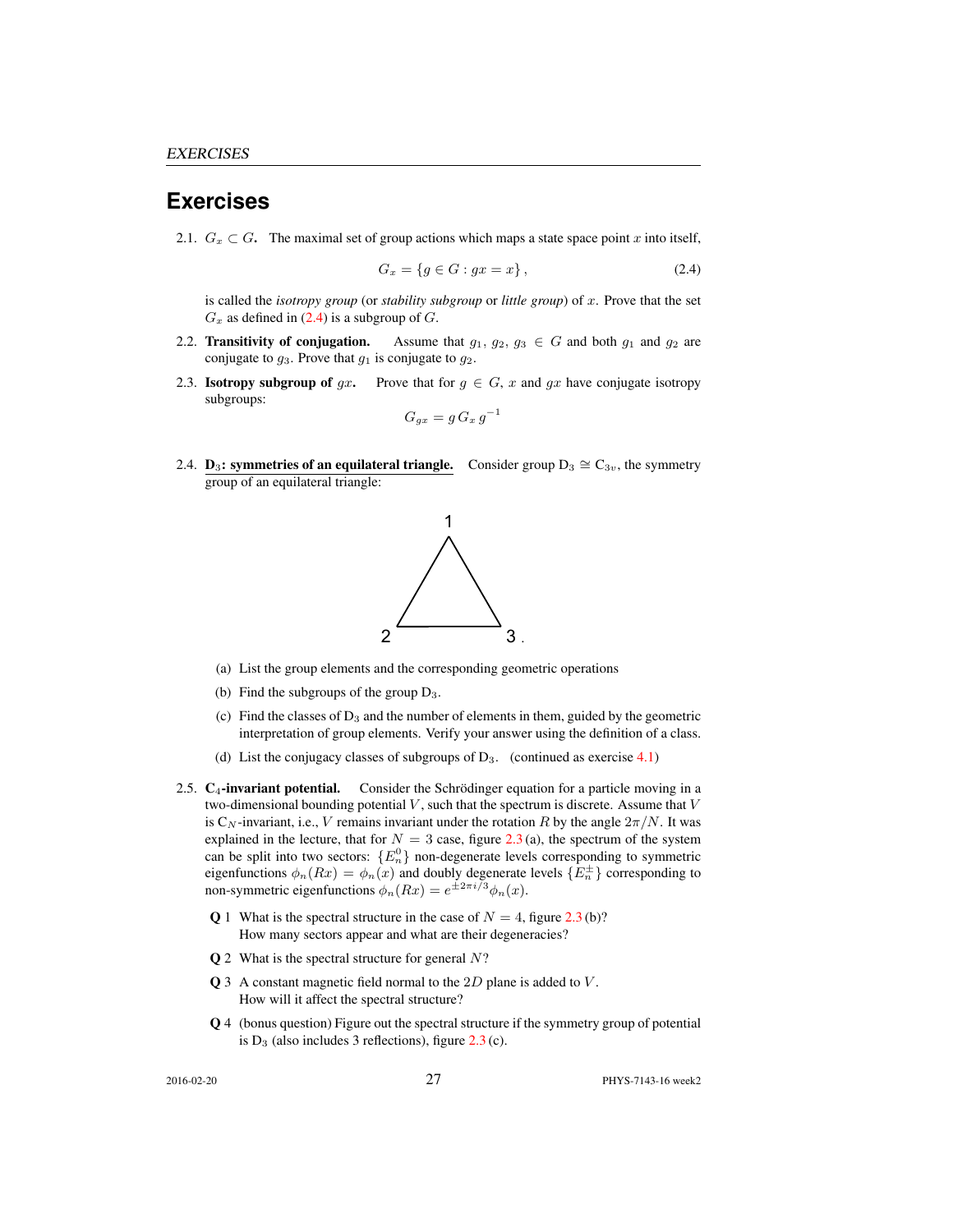

Figure 2.3: Hard wall potential with (a) symmetry  $C_3$ , (b) symmetry  $C_4$ , and (c) symmetry  $D_3$ .

(Boris Gutkin)

- 2.6. Permutation of three objects. Consider  $S_3$ , the group of permutations of 3 objects.
	- (a) Show that  $S_3$  is a group.
	- (b) List the conjugacy classes of  $S_3$ ?
	- (c) Give an interpretation of these classes if the group elements are substitution operations on a set of three objects.
	- (c) Give a geometrical interpretation in case of group elements being symmetry operations on equilateral triangle.



Figure 2.4: 4 identical particles of type  $C$  lie on the vertices of a square. In the center of the square, but out of the plane, is a particle of type  $A$ . (K. Y. Short)

- 2.7. **Arrangement of five particles.** Consider the arrangement of particles illustrated in figure 2.4: on each corner (vertex) of a rigid square lies a particle  $C$ ; in the center of the square, but out of the plane on the  $z$  axis, is the particle  $A$ .
	- (a) What are the symmetries of this arrangement?
	- (b) Find its multiplication table.
	- (c) Find its subgroups.
	- (d) Determine the corresponding left and right cosets.
	- (e) Determine its conjugacy classes.
	- (f) Which subgroups are self-conjugate?
	- (g) Describe their factor groups.